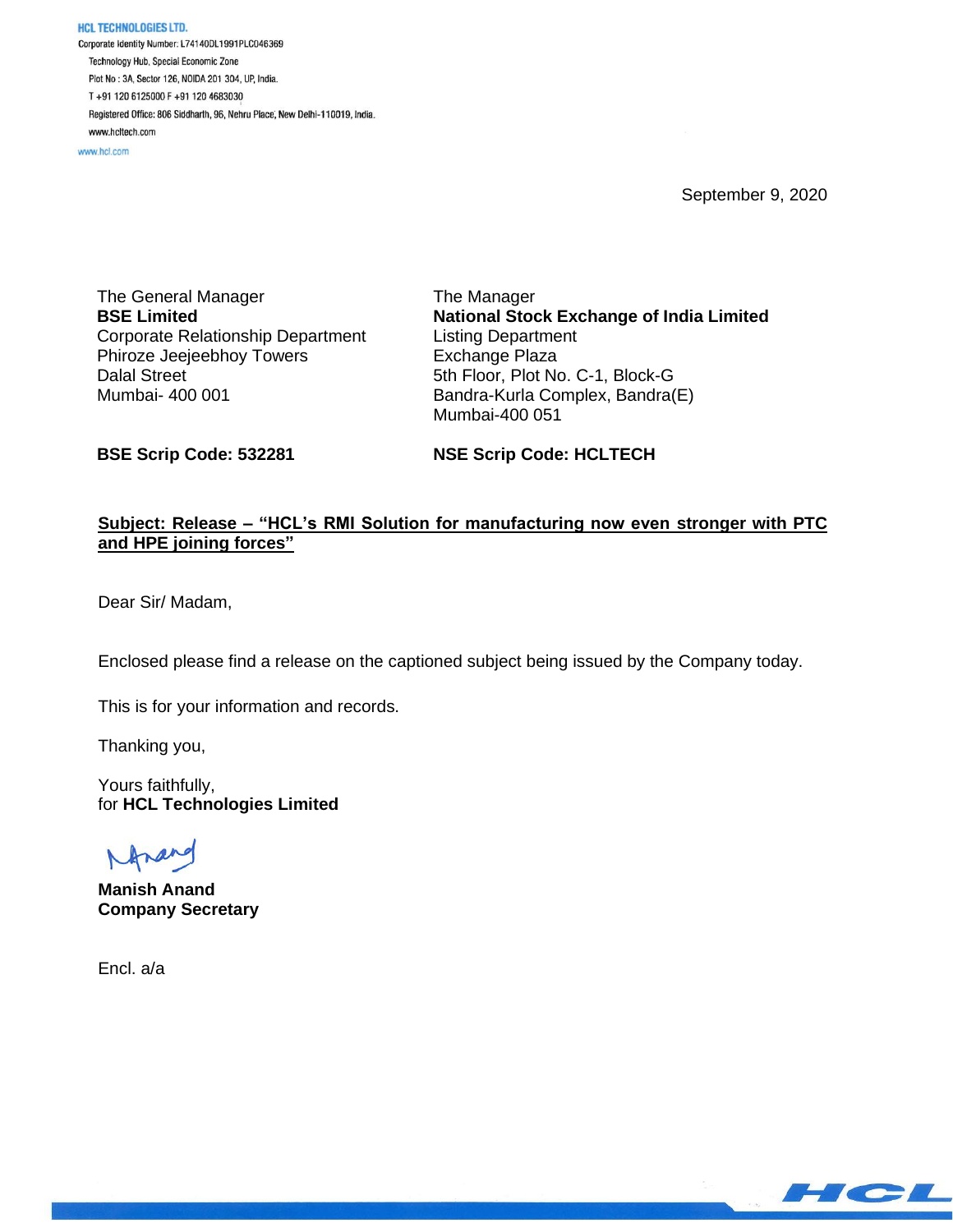

## **HCL's RMI Solution for manufacturing now even stronger with PTC and HPE joining forces**

Collective legacy of the three companies to enhance the solution that can help manufacturers to effectively work remotely in times of COVID-19

**Noida, India, September 09, 2020:** HCL Technologies (HCL), a leading global technology company, today announced collaboration with PTC, an industry leader in augmented reality & IoT, and HPE, a global edge-to-cloud Platform-as-a-Service company, to take its Real-Time Manufacturing Insights (RMI) solution to the next level. With this partnership, HCL can now deliver a streamlined, pre-bundled, ready-to-deploy configuration for the most challenging manufacturing environments.

Designed on PTC ThingWorx® platform, the solution now gets another boost with HPE's Edgeline series. This will make the solution more suitable for addressing the need of real-time visibility from shop floor to top floor, across manufacturing enterprises.

In the wake of the COVID-19 pandemic, where remote working is the new normal, the entire RMI solution can be deployed close to the factory set-up for faster results. The solution provides outcomebased values and can also help supervisors and plant managers to remotely visualize factory operations , and accordingly predict and take cognitive actions of their operations.

"The current market situation has pushed organizations to quit operating in silos and form strong and strategic collaborations, focused on shared integrity and values. Our collaboration with PTC and HPE goes beyond the signed dotted lines," **said Sukamal Banerjee, Corporate Vice President, and Head, IoT WoRKSTM, HCL Technologies.** It's a commitment to work together towards scaling this superior solution in the market, thereby mutually benefiting our manufacturing customers and the overall industry in these challenging times."

"HPE is honored to be a key partner of the HCL IoT WORKS solution," **said Gerald Kleyn, VP and GM, Moonshot, Edge & IoT Systems, HPE.** "HPE Edgeline Converged Edge Systems enables our customers to drive efficiency and innovation within their organizations and deliver the highest levels of enterprise performance at the manufacturing edge. . Our solution allows the customers to gain rapid insights from their operational data using accelerated artificial intelligence techniques and further deliver a superior experience to end users with technologies such as augmented reality. HPE is proud of its long-standing relationship with HCL driving innovations that provide our customers better outcomes."

"HCL, one of PTC's top Global System Integrator Partners, has taken ThingWorx platform, with its accelerated application and solution enablement, and combined it with their deep manufacturing and engineering domain expertise to create a world-class solution," **said, Kevin Wrenn, EVP, Products at PTC.** "This award-winning RMI solution is a direct result of the successful collaboration between our two companies, built on HCL's deep domain understanding of digital transformation across the enterprise and PTC's leading technology. This solution offering will help us enable rapid and significant business outcomes for our mutual customers."

ThingWorx® is a registered trademark of PTC Inc. in the United States and other countries.

#### **About HCL Technologies**

HCL Technologies (HCL) empowers global enterprises with technology for the next decade today. HCL's Mode 1-2-3 strategy through its deep-domain industry expertise, customer-centricity and entrepreneurial culture of ideapreneurship™ enables businesses transform into next-gen enterprises.

HCL offers its services and products through three business units - IT and Business Services (ITBS), Engineering and R&D Services (ERS) and Products & Platforms (P&P). ITBS enables global enterprises to transform their businesses through offerings in areas of Applications, Infrastructure, Digital Process Operations and next generational digital transformation solutions. ERS offers